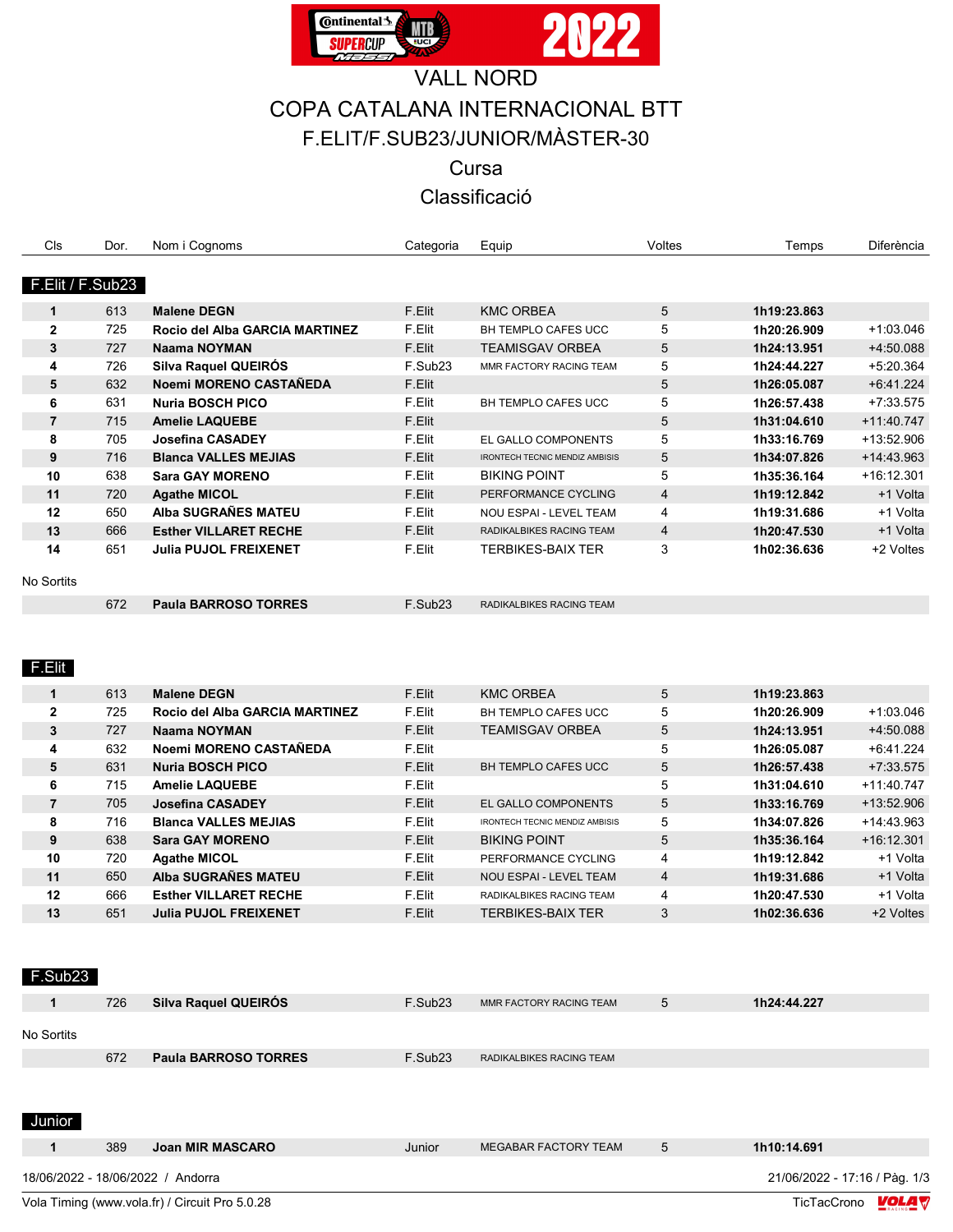



| Cls                     | Dor. | Nom i Cognoms                       | Categoria | Equip                                 | Voltes         | Temps       | Diferència   |
|-------------------------|------|-------------------------------------|-----------|---------------------------------------|----------------|-------------|--------------|
| $\overline{2}$          | 371  | <b>Thibaut FRANCOIS</b>             | Junior    | <b>CANYON CLLCTV</b>                  | 5              | 1h10:33.478 | $+18.787$    |
| 3                       | 382  | <b>Miquel CERDA VIDAL</b>           | Junior    | <b>ILLES BALEARS, CC</b>              | 5              | 1h12:07.839 | $+1.53.148$  |
| $\overline{\mathbf{4}}$ | 384  | <b>Arnau FONT PEREZ</b>             | Junior    | RADIKALBIKES RACING TEAM              | 5              | 1h13:00.440 | $+2:45.749$  |
| 5                       | 456  | Adrià REGADA HIERRO                 | Junior    | <b>JORMA BIKE ACA</b>                 | 5              | 1h13:32.744 | $+3:18.053$  |
| 6                       | 398  | <b>Trystan JOINEL</b>               | Junior    | <b>VELOROC LAPIERRE</b>               | $\sqrt{5}$     | 1h13:55.128 | $+3.40.437$  |
| $\overline{7}$          | 469  | <b>Baptiste CHALIEZ</b>             | Junior    | TEAM V2O                              | 5              | 1h14:39.150 | $+4:24.459$  |
| 8                       | 414  | <b>Pau PUJOL CASELLAS</b>           | Junior    | <b>JUFRÉ VIC-ETB</b>                  | 5              | 1h15:27.012 | $+5.12.321$  |
| 9                       | 486  | <b>Guilhem PIT</b>                  | Junior    |                                       | 5              | 1h15:39.953 | +5:25.262    |
| 10                      | 457  | Roger TURNÉ MARINELLO               | Junior    | <b>JORMA BIKE ACA</b>                 | 5              | 1h15:58.508 | +5:43.817    |
| 11                      | 586  | <b>Emilio REINOSO SANCHEZ</b>       | Junior    | <b>UVES-SPIUK RACING TEAM</b>         | 5              | 1h16:29.236 | $+6.14.545$  |
| 12                      | 439  | <b>Ferran ROS BRICOLLE</b>          | Junior    | FES BICI 3.0-TUGA                     | 5              | 1h16:37.157 | $+6:22.466$  |
| 13                      | 437  | <b>Joan MARTELL SANCHEZ</b>         | Junior    | <b>MESBIKE &amp; FES - TUGA</b>       | 5              | 1h16:46.890 | $+6:32.199$  |
| 14                      | 434  | <b>Marcel MOLIST HOMS</b>           | Junior    | <b>JUFRÉ VIC-ETB</b>                  | $\overline{5}$ | 1h17:56.975 | +7:42.284    |
| 15                      | 366  | Daniel GELABERT POL                 | Junior    | <b>BIKING POINT</b>                   | 5              | 1h18:15.315 | +8:00.624    |
| 16                      | 405  | <b>Emile WALKER</b>                 | Junior    | OLORON O BEARN SPORT NATURE           | 5              | 1h18:30.065 | $+8:15.374$  |
| 17                      | 408  | Rafel LLADO VILLALONGA              | Junior    | ES PEDAL BUNYOLA                      | 5              | 1h19:16.981 | $+9:02.290$  |
| 18                      | 539  | Raphaël DAL MASO                    | Junior    | <b>COUSERANT CYCLISTE</b>             | $\overline{5}$ | 1h19:19.264 | $+9:04.573$  |
| 19                      | 453  | <b>Ivan VILADRICH ANGUERA</b>       | Junior    | PC BAIX EBRE                          | 5              | 1h19:20.970 | +9:06.279    |
| 20                      | 435  | <b>Genis VILA CARMONA</b>           | Junior    | <b>JUFRÉ VIC-ETB</b>                  | $\sqrt{5}$     | 1h20:36.131 | +10:21.440   |
| 21                      | 449  | <b>Eric RUIZ EXPOSITO</b>           | Junior    | AMUNT-TBIKES-BH                       | 5              | 1h21:06.717 | +10:52.026   |
| 22                      | 413  | <b>Unai BARGO BUENO</b>             | Junior    | <b>BIKING POINT</b>                   | 5              | 1h21:31.151 | $+11:16.460$ |
| 23                      | 423  | <b>Ronald SORRIBES ARAUZ</b>        | Junior    | MIG SEGRE BIKE CLUB                   | 5              | 1h22:15.357 | +12:00.666   |
| 24                      | 462  | <b>Iker CHILLARON CASTELLANOS C</b> | Junior    | <b>CENIT - RADIKALBIKES</b>           | $\sqrt{5}$     | 1h22:34.955 | +12:20.264   |
| 25                      | 458  | <b>Bernat SASPLUGAS VAZQUEZ</b>     | Junior    | <b>JORMA BIKE ACA</b>                 | 5              | 1h22:42.064 | $+12:27.373$ |
| 26                      | 407  | <b>Carlos GAMEZ FERRER</b>          | Junior    | <b>IRONTECH TECNIC MENDIZ AMBISIS</b> | 5              | 1h23:18.581 | +13:03.890   |
| 27                      | 426  | <b>Nuno Miguel GOMES DUARTE</b>     | Junior    | <b>JORMA BIKE ACA</b>                 | 5              | 1h23:20.941 | +13:06.250   |
| 28                      | 541  | <b>Pol FONT CABEZAS</b>             | Junior    | <b>BICIEQUIP COMPETICIÓ</b>           | $\overline{5}$ | 1h23:38.790 | +13:24.099   |
| 29                      | 451  | <b>Aniol SITJA GIFREU</b>           | Junior    | RADIKALBIKES RACING TEAM              | 5              | 1h24:18.102 | +14:03.411   |
| 30                      | 528  | <b>Jan BOTELLA BOLIART</b>          | Junior    |                                       | 5              | 1h24:39.253 | +14:24.562   |
| 31                      | 473  | <b>Eloi MACIA VIDAL</b>             | Junior    | E.C.C.O                               | 5              | 1h25:39.372 | +15:24.681   |
| 32                      | 444  | <b>Jordi CANALS SAEZ</b>            | Junior    |                                       | 5              | 1h26:24.560 | +16:09.869   |
| 33                      | 568  | <b>Biel CAMPAS TOLOSA</b>           | Junior    | JUFRÉ VIC-ETB                         | 5              | 1h27:38.186 | +17:23.495   |
| 34                      | 448  | <b>Marc VENEGAS RAMOS</b>           | Junior    | AMUNT-TBIKES-BH                       | 5              | 1h27:50.463 | +17:35.772   |
| 35                      | 583  | <b>Marti CASTAÑO VALLS</b>          | Junior    | ONE TO ONE-J2M                        | $\overline{4}$ | 1h10:18.568 | +1 Volta     |
| 36                      | 523  | <b>Marc TELLEZ MAS</b>              | Junior    | <b>BIKING POINT</b>                   | $\overline{4}$ | 1h11:30.803 | +1 Volta     |
| 37                      | 573  | <b>Ernest PERISCAY CUFI</b>         | Junior    | <b>TERBIKES-BAIX TER</b>              | 4              | 1h14:06.427 | +1 Volta     |
| 38                      | 452  | David MOLANO PIÑERO                 | Junior    | <b>MESBIKE &amp; FES - TUGA</b>       | $\overline{4}$ | 1h17:34.436 | +1 Volta     |
| 39                      | 438  | <b>Lucas CAILLETEAU</b>             | Junior    | <b>VCBA</b>                           | $\overline{4}$ | 1h17:35.713 | +1 Volta     |
| 40                      | 584  | <b>Carlos SIMON VELASCO</b>         | Junior    | <b>RECAMBIOS CALLEJO</b>              | $\overline{4}$ | 1h21:44.462 | +1 Volta     |
| 41                      | 377  | <b>Gerard LLOP MARTINEZ</b>         | Junior    | <b>MESBIKE &amp; FES - TUGA</b>       | $\mathbf{1}$   | 14:39.067   | +4 Voltes    |

No Sortits

478 Clément PARROT Junior

## Abandons

| 421 | <b>Oriol MUXI TATJE</b>      | Junior | MESBIKE & FES - TUGA        |
|-----|------------------------------|--------|-----------------------------|
| 487 | <b>Oriol CODINA BLAZQUEZ</b> | Junior | JUFRÉ VIC-ETB               |
| 585 | <b>Alexis DELTOUR TRIAT</b>  | Junior | <b>PASSION VTT VENELLES</b> |